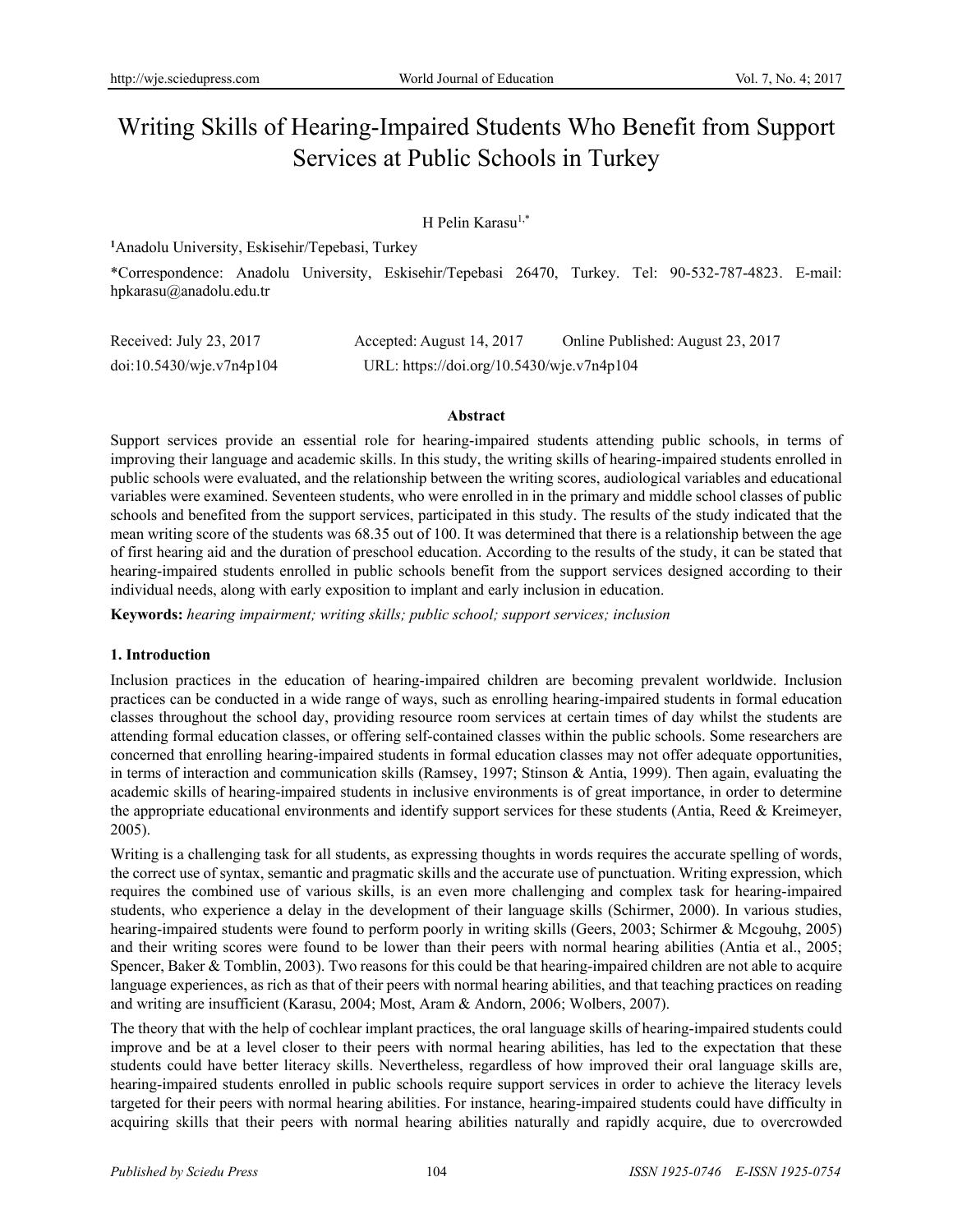classrooms, the inadequate physical conditions of the classrooms, or being unable to use their hearing aids effectively. In studies where the literacy performances of hearing-impaired students were examined, it was determined that the achievement scores of students in formal education environments were higher than the scores of students enrolled in special schools (Karchmer & Mitchell, 2003). This could be explained by the diversity of individual characteristics in the students enrolled in public schools when compared to those enrolled in special schools. For instance, the level of hearing impairment in hearing-impaired students attending public schools could be lower, they could perform better in oral communication skills, or they may not have any disabilities other than hearing impairment (Schildroth & Hotto, 1996). Therefore, these students could perform better than the students enrolled in special schools. This does not mean that hearing-impaired students enrolled in public schools could necessarily display the same performance as their peers with normal hearing abilities (Antia et al., 2005). Therefore, the academic needs of hearing-impaired students enrolled in public schools should be identified and the programs that could support these needs should be discussed. In this study, the writing performances of hearing-impaired students enrolled in public schools and who benefited from the support services, were analyzed.

In the international literature there are various studies on the writing skills of students enrolled in special schools (e.g. Cheng & Rose, 2009; Dostal, Bowers, Wolbers & Gabriel, 2015; Geers & Hayes, 2011; Heefner & Shaw, 1996; Lang & Albertini, 2001; Schley & Albertini, 2005; Wolbers, Dostal & Bowers, 2011). However, the number of studies on hearing-impaired students enrolled in public schools was found to be limited. In the existing studies, evaluations were made of the writing skills of hearing-impaired students that spent a certain amount of time in formal education classes (Antia, Jones, Reed & Kreimeyer, 2009; Antia et al., 2005); the writing tasks of students enrolled in resource room programs and mainstream settings were analyzed (Musselman & Szanto, 1998; Spencer et al., 2003), various inclusion programs were examined (Most et al., 2006), and hearing-impaired students, who attended self-contained classrooms, were discussed in terms of their writing skills (Easterbrooks & Stoner, 2006; Wolbers, 2007). In the study by Antia et al (2005) on 110 hearing-impaired students, who were enrolled in public schools, students were found to perform within the low mean score levels in contextual conversions, contextual language, and story construction sub tests. The most challenging fields for these students were identified as vocabulary and syntax. In the light of this finding, the researchers determined that the academic needs of students enrolled in public schools should be considered, regardless of the level of hearing impairment. In a follow-up study (Antia et al., 2009), 197 hearing-impaired students, who were given individual education plans (IEP) and included in support services with specialist teachers, were observed for a period of five years, in terms of their academic performances. According to the results of the study, in terms of their language/writing skills, 55%-76% of the students scored at or above the average. Looking at the findings of both studies, it could be claimed that hearing-impaired students enrolled in public schools require support services, and that they could benefit from the implementation of special education systems, according to their needs. In another study on support services (Most et al., 2006), kindergarten students with hearing impairment, enrolled in individual or group inclusion programs, were analyzed in terms of their literacy skills. According to the results of these studies, hearing-impaired students scored lower than their peers with normal hearing abilities. Another finding of the study indicated that students enrolled in individual inclusion scored higher than those enrolled in group inclusion programs.

In the study by Musselman and Szanto (1998), hearing-impaired students enrolled in resource room programs and mainstreamed settings scored higher in semantic and convention skills; however, their scores in grammar use were rather low. The results of the study showed that the scores of the students enrolled in the Auditory/Oral (AO) program were higher than those enrolled in the Total Communication (TC) program. In another study, conducted in similar educational environments (Spencer et al., 2003), the relationship between literacy skills and early cochlear implant exposition was analyzed. At the end of the study, it was concluded that students with cochlear implants used less vocabulary than their peers with normal hearing abilities in their written stories, and that there were significant differences with their peers with normal hearing abilities, in terms of the correct use of grammatical structures. In a study on hearing-impaired students enrolled in self-contained classrooms within public schools (Easterbrooks & Stoner, 2006), it was observed that there was an increase in the use of adjectives by the students. However, the researchers stated that there was a decrease in the students' use of grammar elements in the stories and that this was due to their increased focus on using adjectives. In another study (Wolbers, 2007), an examination was made of the development of writing skills in 16 hearing-impaired students, who were provided with support services for their literacy skills. In the study, a morning massage was used within the scope of balanced and interactive writing instruction. Morning Message provides teachers and students with opportunities to construct a written text around the experiences of one student. The study concluded that students benefited significantly from the instructional practices in terms of contextual language, editing/revising skills and word identification.

In Turkey, according to the Special Education Services Regulations, a large number of hearing-impaired students are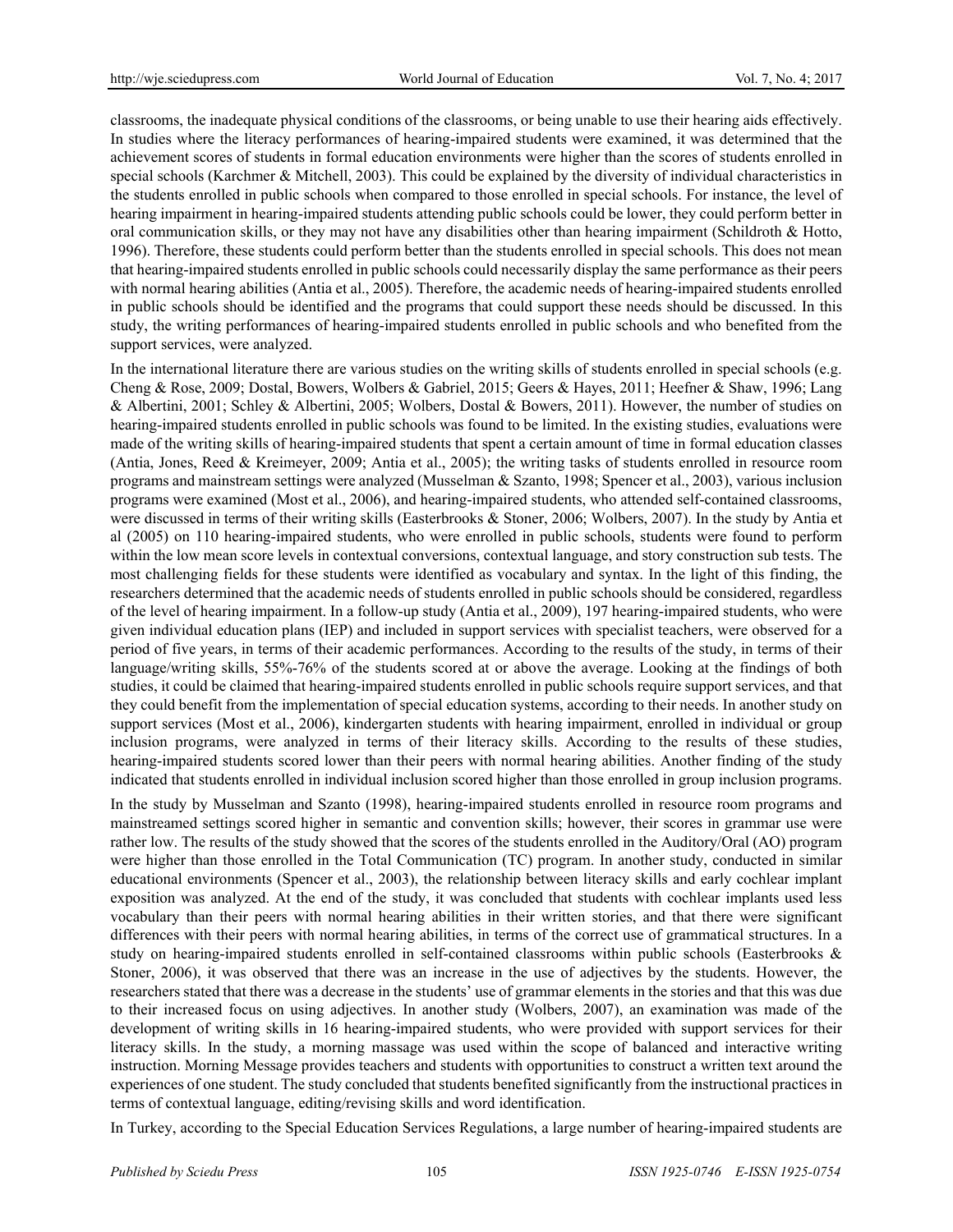referred to public schools (MEB, 2012). It has been observed that the referral procedure is based on the decisions of the family and there is a need for more detailed evaluations regarding the listening, speaking, reading and writing skills of the students (Akay, Uzuner & Girgin, 2014; Akdemir-Okta, 2008). Additionally, even though there are legal regulations regarding the support services provided for the hearing-impaired students enrolled in public schools, in practice these services were not being provided (Akdemir-Okta, 2008; Gurgur & Uzuner, 2010). Hearing-impaired students who are enrolled in overcrowded classrooms together with their peers with normal hearing abilities, may have difficulties in achieving the targeted aims of the program, by remaining solely in the classroom without receiving support services (Akay, 2011). For instance, the Turkish Curriculum aims for the following writing skills in the 6th Grade: (a) compliance with writing conventions, (b) Planned writing, (c) writing different types of texts, (d) evaluating one's own writing tasks, (e) attaining the habit of expressing oneself in writing, (f) comprehending and using writing and punctuation rules (MEB, 2015, s. 38). The curriculum contains various activities to achieve these aims; for example, eliciting a level-appropriate picture and writing the events, discussing the topic in the classroom prior to writing, creating mind maps using the keyword, researching the important past events and writing about them (MEB, 2015). These aims and activities require teaching exercises, even for the students with normal hearing abilities and who do not experience any difficulties in the development of their listening, speaking and reading skills and they are not easy for the students to achieve by themselves. In Turkey, studies on the writing performances of students with normal hearing abilities concluded that students displayed a medium level of performance, they had limited vocabulary and that they had difficulties in using the features regarding the structures of stories or reaching conclusions (Ak, 2011; Celik, 2012; Yılmaz & Aklar, 2015). Therefore, in order for hearing-impaired students, who experience delays in the development of their linguistic skills, to achieve these aims, together with their peers with normal hearing abilities, the areas they lack should be determined and supported. In Turkey, there are a limited number of studies on the writing skills of hearing-impaired students who are enrolled in public schools. In these studies, the mean scores of hearing-impaired students, out of a hundred, were found to be 20.60 in the study by Karasu (2004); 43.13 in the study by Turgut (2012), and 46.99 in the recent study by Efe (2016). The common conclusion reached in these studies was that the decision to enroll hearing-impaired students in public schools should be given carefully, systematic evaluations should be performed when taking this decision, and that in public schools these students required support services. In this study, hearing-impaired students, who were enrolled in public schools and provided with systematic support services by specialist teachers, were examined in terms of their writing skills. Writing skills, which interact with listening, speaking and reading skills, is a linguistic skill that has a vital impact on academic performance and social life during the school years. Together with the other linguistic skills, the improvement of writing enriches the objectives of language use, enables students to gain new linguistic experiences, and facilitates the acquisition of new knowledge that exists in the content area. Swanwick and Marschark (2010) emphasized that studies on hearing-impaired children and its fields of application were conducted separately, similar to studies on education in general, and that the studies should focus on the results obtained from the applications, as well as contributing to practices regarding the education of hearing-impaired children. In view of this opinion, the results of this study could contribute to examining the needs of hearing-impaired students enrolled in public schools, in terms of their writing skills, as one of the academic skills and determining the variables regarding writing, as well as planning and implementing support services, commencing from the enrollment of hearing-impaired students in public schools. The purpose of this study is to evaluate the writing skills of hearing-impaired students who are enrolled in public schools and provided with support services. In accordance with this aim, answers to the following questions were sought: (1) What are the skill levels of hearing-impaired students, in terms of title, organization, narrative diversity, accuracy in writing conventions and total writing skills? (2) Is there a significant relationship between the total writing scores and the grade level, chronological age, the age of first hearing aid and the duration of preschool education? (3) Is there a difference between students using cochlear implant and the students using hearing aids in terms of their writing skill levels?

### **2. Method**

This study was designed according to the pattern of descriptive and correlational model with the aim of determining the writing performances of hearing-impaired students enrolled in public schools as well as the relevant variables.

#### *2.1 Participants*

Seventeen hearing-impaired students, who were enrolled in public schools, participated in this study. The processes regarding the diagnosis, instrumentation, preschool education and public-school enrollment were performed by the Education and Research Center for Hearing-Impaired Children (ICEM). ICEM is a research center that offers hearing-impaired children certain services of diagnosis, instrumentation, family training, preschool, primary school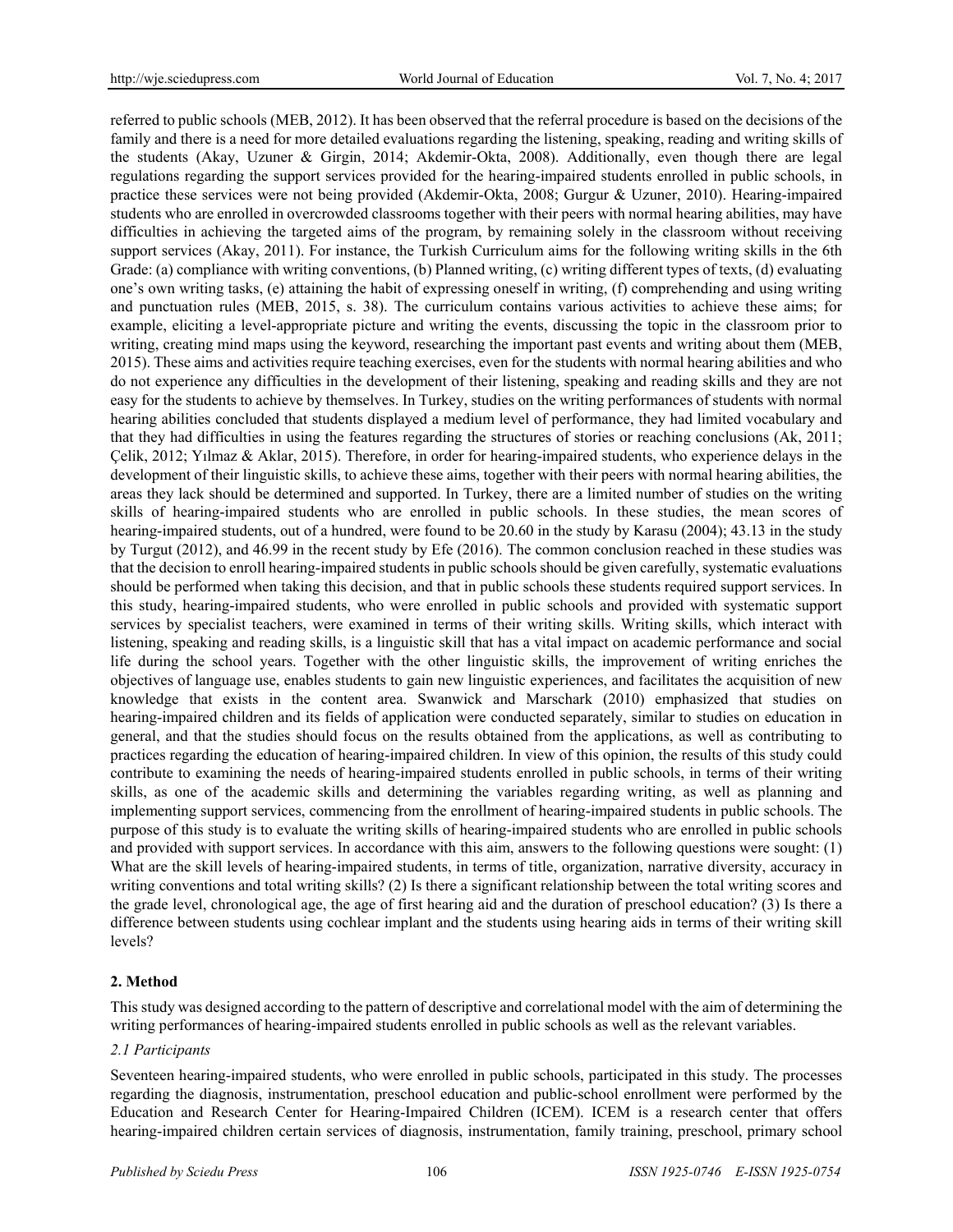and middle school education, as well as providing support services to those enrolled in public schools. Inclusion practices in the preschool period are conducted in kindergarten classes within the center, in which students with normal hearing abilities are also enrolled, while at primary and middle school levels they are conducted in public school classes located on the same campus. The decision to enroll hearing-impaired students in public schools is taken by audiologists in the center; specialist teachers and a team specializing in the development of linguistic and literacy skills in hearing-impaired children. The decisions are based on (a) communication skills, (b) listening and speaking skills, (c) literacy and academic skills, (d) social and emotional development, and (e) parental opinions of the students. The specialist teachers in the ICEM offer the hearing-impaired students enrolled in primary and middle schools support services of 4 hours a week, according to their individual needs.

Descriptive statistics, categorical variables and continuous variables regarding the demographic, educational and audiological characteristics of the participants are presented in Table 1.

| <b>Categorical Variable</b>                  | n      | %         |                 |
|----------------------------------------------|--------|-----------|-----------------|
| Grade Level                                  |        |           |                 |
| 4th Grade                                    | 5      | 29.4      |                 |
| 6th Grade                                    | 2      | 11.8      |                 |
| $7th$ Grade                                  |        | 41.2      |                 |
| 8 <sup>th</sup> Grade                        | 3      | 17.6      |                 |
| <b>Continuous Variables</b>                  | Mean   | <b>SD</b> | Minimum-Maximum |
| Chronological age (month)                    | 147.35 | 22.87     | 116-178         |
| Hearing level [dBHL*]                        | 91.29  | 13.35     | 66-119          |
| Age of first hearing aid                     | 15.65  | 7.93      | $7-29$          |
| Age of cochlear implant (months, $n=6$ ))    | 37.33  | 13.08     | 19-58           |
| Age of starting preschool education (months) | 38.65  | 4.27      | 36-48           |
| Duration of preschool education              | 33.06  | 4.87      | $22 - 36$       |

**Table 1.** Descriptive Statistics of Participant Characteristics  $(n = 17)$ 

*\*dBHL= decibel Hearing Level*

As shown in Table 1, there were no students were enrolled in public schools at the 5th grade level in the 2015-2016 academic year. The level of hearing impairment for five students was profound (96 dBHL and above), while it was severe (71 - 95 dBHL) for 11 students and moderate (41 - 70 dBHL) for 1 student. Six students used Cochlear implants and 11 students were using hearing aids in both ears.

### *2.2 Data Sources*

Data was collected through the student information forms and evaluations of the stories written by the students. Information on demographics, audiology and educational values was obtained from the parents and the files located in the audiology clinic of the school. Prior to the writing activity, students were encouraged to talk about five photographs in sequence as a pre-writing activity and were asked to write a story about the events. Stories written by the students were scored according to the Writing Skill Evaluation Form (Karasu, 2004), which was based on analytical scoring. The Writing Skill Evaluation Form contains four sections: Title (3 points), organization (51 points), narrative diversity (24 points) and complying with writing conventions (22 points), and the skills were scored out of 100.

### *2.3 Procedure*

The writing products were obtained between 27th May and 5th June 2015. In one-to-one sessions, prior to the writing activity, the students were encouraged to talk about five photographs in sequence, as a pre-writing activity, and were asked to write a story about the events. This pre-writing activity and the writing phase lasted for approximately 15-25 minutes with each student. These were conducted according to the implementation plan, in order to ensure that the pre-writing activity was conducted in the same way with each student. Accordingly, in the pre-writing activity, the students' expressions were accepted and each student was asked questions about the events in the photos. In the writing activity that was conducted following the pre-writing activity, the students were not provided with visual or verbal clues and there was no time limit. The activities were video-recorded for further use in validity and reliability activities.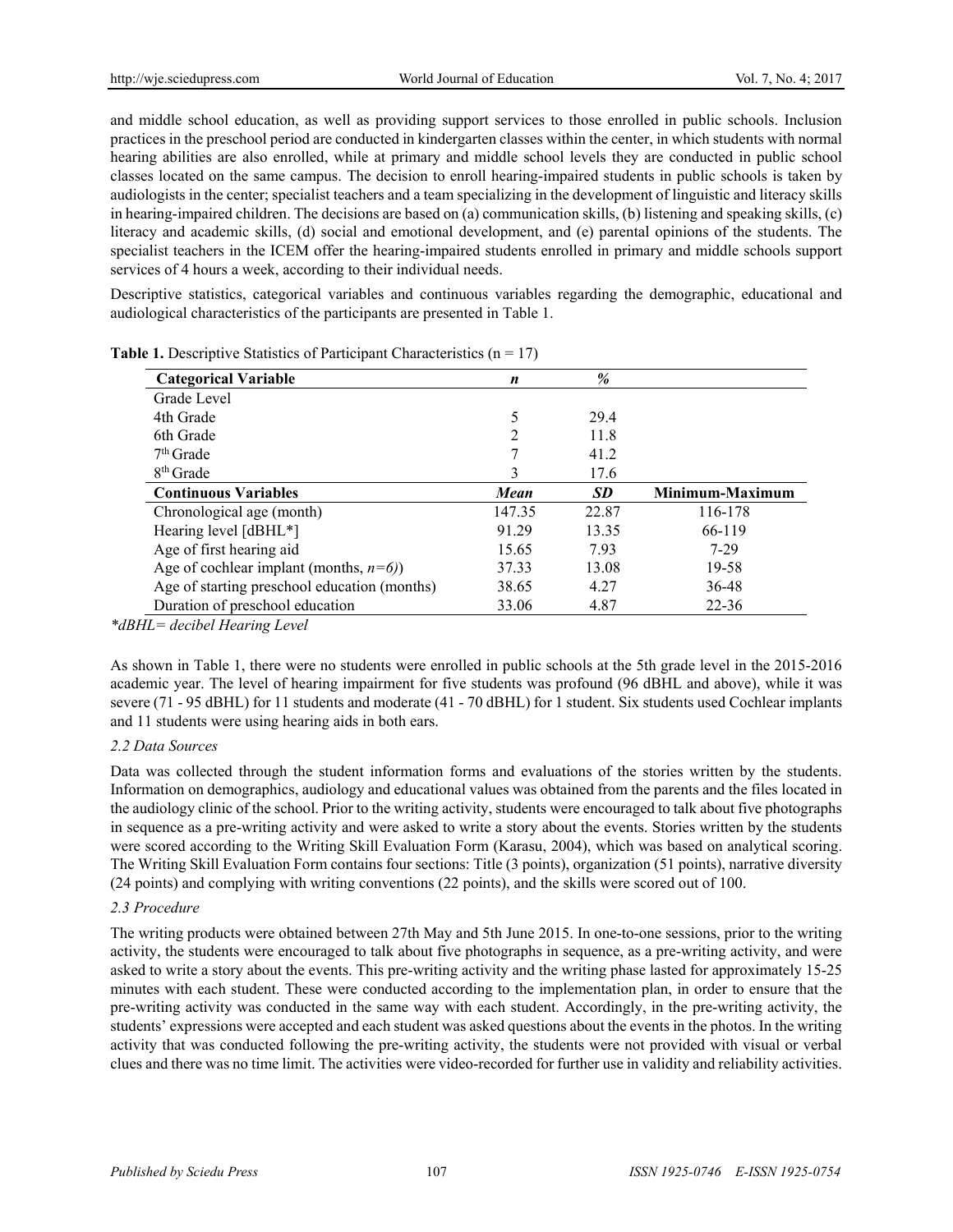# *2.4 Validity and Reliability Process*

The validity of the contents, story structures, completeness of the elements of the sequenced cards and their usability in pre-writing activities was assessed by two specialists in the study by Efe (2016). This study made use of the Writing Skill Evaluation Form, the content validity of which was proved in the study by Karasu (2004).

In terms of reliability, inter-rater reliability was calculated regarding the reliability of the procedure and the story scores. A specialist in the field conducted the reliability study by monitoring exercises given to 10 randomly selected students and scoring the stories. It was concluded that the reliability of the procedure was 100% and the inter-rater reliability was found to be 99%.

## *2.5 Data Analysis*

With regard to the research questions, a descriptive analysis was conducted on the writing performances of the students. A correlation coefficient was calculated for determining the relationship between the writing scores and student characteristics and, a Mann-Whitney-U Test was administered in order to identify whether there was a significant difference between the writing scores of the students using cochlear implants and those using hearing aids. In the analysis, the Type 1 error possibility was taken as  $p \le 0.05$ .

# **3. Results**

With reference to the first research question, the descriptive statistics indicating the skill levels of hearing-impaired students in terms of title, organization, narrative diversity, compliance with writing conventions and total writing skills are presented in Table 2.

| <b>Characteristics</b>              | Mean  | <b>SD</b> | Min. - Max. | K*  |
|-------------------------------------|-------|-----------|-------------|-----|
| Title                               | 3.00  | $.00\,$   | $3-3$       |     |
| Organization                        | 31.82 | 9.97      | 19-51       |     |
| Narrative diversity                 | 20.18 | 2.58      | $16 - 24$   | 24  |
| Compliance with writing conventions | 13.35 | 4.06      | $5-19$      | 22  |
| Total                               | 68.35 | 14.94     | 46-94       | 100 |

**Table 2.** Descriptive Statistics Regarding the Writing Skills of Hearing-Impaired Students (n=17)

\* Indicates the base score for each behavior.

As demonstrated in Table 2, the mean writing score of the students was found to be 68.35 out of 100. Looking at the standard deviation and minimum-maximum values, it was observed that the scores relating to organization were not homogeneously distributed (Mean=31.82, SD=9.97). All the students were able to write a title for their writing tasks. It was observed that the most challenging areas for the students were organization and complying with writing conventions. The highest mean score was obtained in the area of narrative diversity, which comprised the selection of vocabulary, accuracy of sentences and word repetitions (Mean. =10.18, SD=2.58). Descriptive statistics regarding the title, organization, narrative diversity and compliance with writing conventions characteristics are shown in Table 3.

As shown in Table 3, organization includes the introduction, development and conclusion sections. Each section requires the writing to be divided into paragraphs, according to the sequence of events and development of thoughts. Students performed better at the start of the events in the introduction section when compared with the development and conclusion sections. In terms of organizing the events and thoughts appropriate to the content, students scored 0.29  $(SD=47)$  in the development section, and 0.23 (SD=.23) in the conclusion section out of 1. In terms of organization, "writing about the events, emotions and thoughts in a reasonable consistency and sequence" and the "clear presentation of the topic/main idea" characteristics were scored out of 10 and the students attained the mean scores of 5.76  $(SD=1.95)$  and 5.88  $(SD=2.06)$ , respectively. The best performance in the organization section was exhibited in the "avoiding the repetition of thoughts" feature, which was scored out of 3 and where all students received full scores. In terms of narrative diversity, the students were observed to receive almost full scores in the "correct spelling of words (Mean=5.35, SD=.86)" and the "correct and proper use of words (Mean=5.59, SD=.62)", which were scored out of 6; as well as in the "avoiding the repetition of words in explaining thought" characteristic (Mean=3.47, SD=.51), which was scored out of 4. In narrative diversity, the mean score of students was 5.76 out of 8 in the "sentence accuracy" characteristic (SD=1.39). In compliance with writing conventions, the most challenging characteristic for the students was the "correct use of punctuation," which was scored out of 10 points (Mean= 4.77, SD=2.70).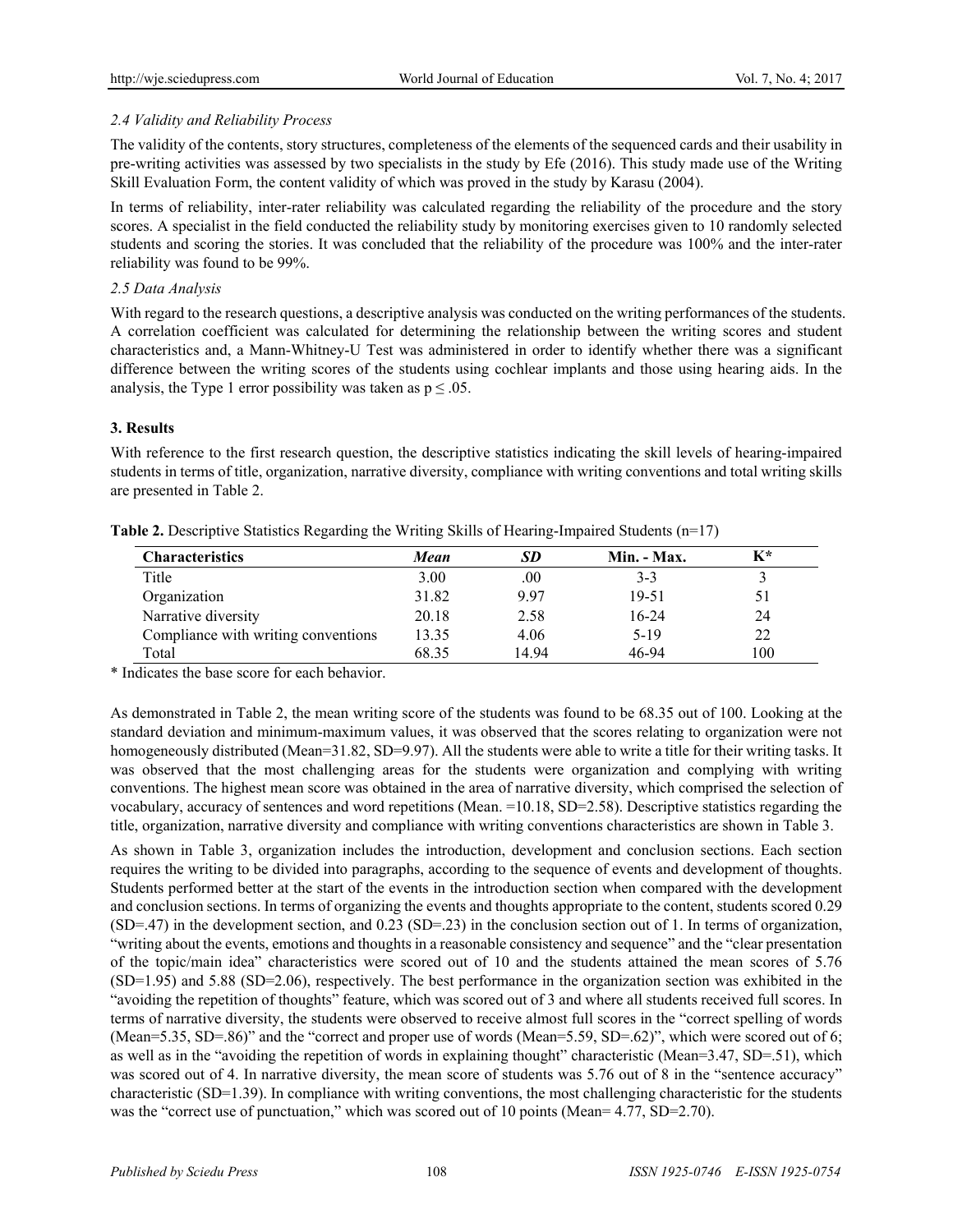| <b>Title Characteristic</b>                                                                         |                                                          | <b>Number of Students</b> |           | Percentage (%)   |                |                |
|-----------------------------------------------------------------------------------------------------|----------------------------------------------------------|---------------------------|-----------|------------------|----------------|----------------|
| Present<br>Presence of the Title<br>Absent<br>Total                                                 |                                                          | 17                        |           | 100              |                |                |
|                                                                                                     |                                                          | $\boldsymbol{0}$          |           | $\boldsymbol{0}$ |                |                |
|                                                                                                     |                                                          |                           | 17        | 100              |                |                |
| Relevant                                                                                            |                                                          |                           | 17        |                  | 100            |                |
| Relevance of the title with the topic<br>Irrelevant                                                 |                                                          | $\boldsymbol{0}$          |           | $\boldsymbol{0}$ |                |                |
|                                                                                                     |                                                          | Total                     | 17        |                  | 100            |                |
|                                                                                                     | <b>Writing Organization Feature</b>                      |                           | Mean      | <b>SD</b>        | Min.-Max.      | $K^*$          |
|                                                                                                     |                                                          |                           |           |                  |                |                |
| Introduction                                                                                        | Presence of the paragraph                                |                           | .88       | .33              | $0 - 1$        | 1              |
|                                                                                                     | Explanation of the topic or main idea                    |                           | 3.41      | 1.00             | $2 - 5$        | 5              |
| Clear presentation of the topic                                                                     |                                                          |                           | 3.29      | .98              | $2 - 5$        | 5              |
|                                                                                                     | Presence of the paragraph that explains the<br>main idea |                           | 0.29      | .47              | $0 - 1$        | $\mathbf{1}$   |
| Presence of side arguments supporting the<br>main idea                                              |                                                          |                           | 3.71      | 1.57             | $2 - 6$        | 6              |
| Development<br>Expressing events, emotions and thoughts in a<br>reasonable consistency and sequence |                                                          | 5.76                      | 1.95      | $3-10$           | 10             |                |
| Clear presentation of the topic/main idea                                                           |                                                          |                           | 5.88      | 2.06             | $3-10$         | 10             |
|                                                                                                     | Avoiding repetition of thoughts                          |                           | 3.00      | .00              | $3 - 3$        | 3              |
|                                                                                                     |                                                          |                           |           |                  |                |                |
| Conclusion<br>Presence of the paragraph<br>Reaching a conclusion with the main idea                 |                                                          |                           | 0.23      | .44              | $0 - 1$        | 1              |
|                                                                                                     |                                                          |                           | 5.35      | 2.64             | $1-9$          | 9              |
| <b>Narrative Diversity</b>                                                                          |                                                          | Mean                      | <b>SD</b> | Min.<br>Max.     | $K^*$          |                |
|                                                                                                     | Correct spelling of words                                |                           | 5.35      | .86              | $3 - 6$        | 6              |
| Correct and proper use of words                                                                     |                                                          | 5.59                      | .62       | $4 - 6$          | 6              |                |
| Sentence accuracy                                                                                   |                                                          | 5.76                      | 1.39      | $3 - 8$          | $8\,$          |                |
| Avoiding repetition of words in explaining thoughts                                                 |                                                          | 3.47                      | .51       | $3-4$            | $\overline{4}$ |                |
|                                                                                                     | <b>Compliance with writing conventions</b>               |                           | Mean      | SD               | Min.<br>Max.   | $K^*$          |
| Paper layout                                                                                        |                                                          | 2.53                      | 1.18      | $0 - 4$          | $\overline{4}$ |                |
| Legible writing                                                                                     |                                                          | 3.35                      | .70       | $2 - 4$          | $\overline{4}$ |                |
| Correct use of punctuation marks                                                                    |                                                          | 4.77                      | 2.70      | $1 - 8$          | 10             |                |
| Accuracy of capital and small letters                                                               |                                                          |                           | 1.47      | .51              | $1 - 2$        | $\overline{2}$ |
| Paragraph organization                                                                              |                                                          |                           | 1.23      | .44              | $1 - 2$        | $\overline{2}$ |

**Table 3.** Descriptive Statistics of Scores Regarding Title, Organization, Narrative Diversity and Compliance with Writing Conventions Characteristics

\* Indicates the base score for each behavior.

The second question of the study related to the relationship between the total writing scores of students and their grade levels, chronological ages, ages of first hearing aid and preschool education periods; however, since the number of participants in the study was low (*n*=17), non-parametric tests were administered.

The Spearman Brown Rank Correlation was administered and it was found that there was a high level of correlation between the grade level and chronological ages of the students (*r*=.95, *p*=.000). The high correlation obtained indicated that both variables were almost equal; therefore, the grade level was eliminated and the chronological age was accepted as the control variable. The reasons why chronological age was controlled were: (1) the fact that writing skill scores naturally improved with age, depending on education, (2) the presence of significant correlations between chronological age and the age of first hearing aid  $(r = -.60, p = .001)$  and the preschool education period  $(r = .61, p = .60)$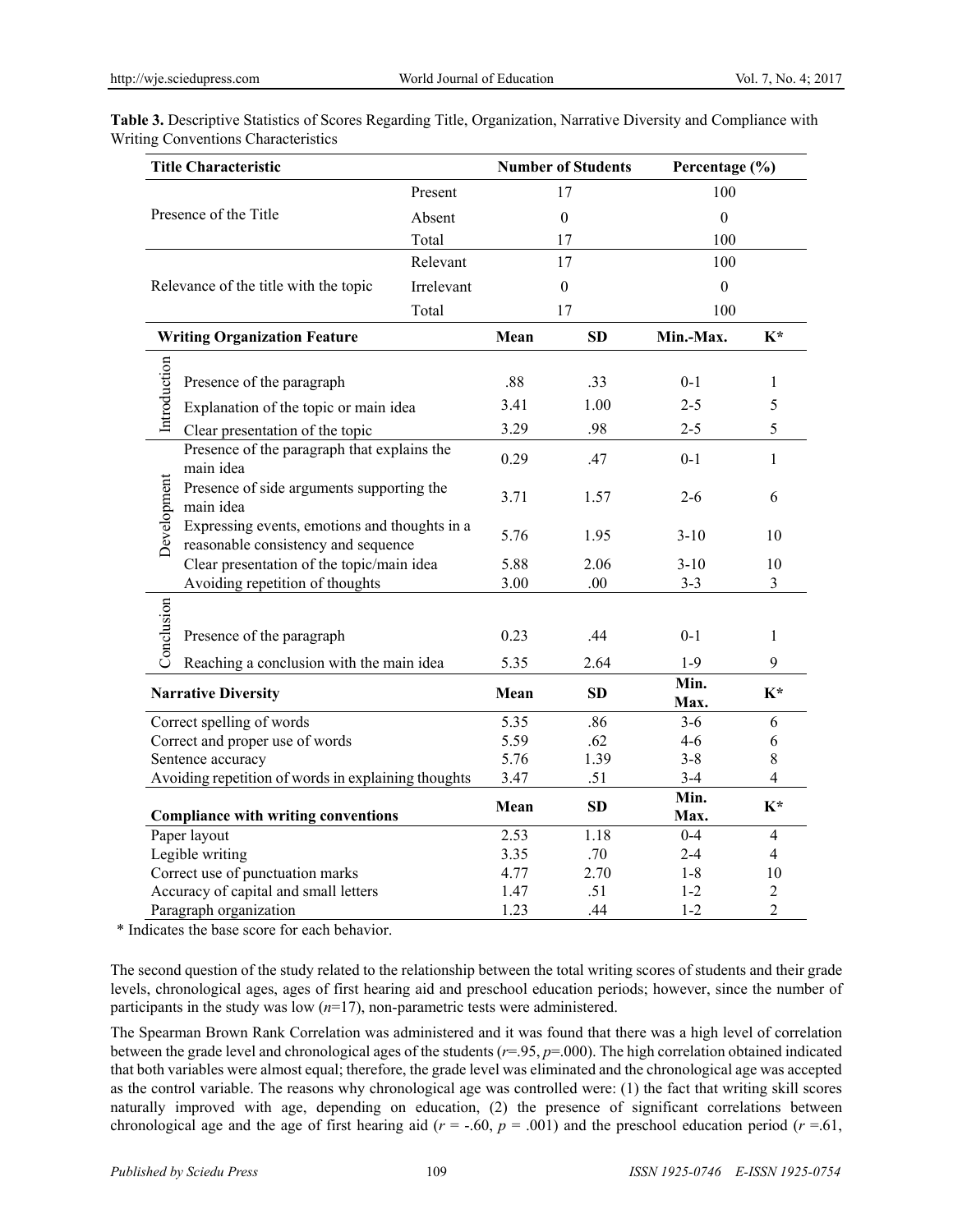$p=0.09$ ), and (3) the intention displaying the relationship between writing and other variables independent of age. The results of the correlation analysis conducted upon controlling the chronological age are shown in Table 4.

**Table 4.** The Correlation of the Age of First Hearing Aid and Preschool Education Period with the Writing Scores in Hearing-Impaired Students (n=17)

| <b>Control Variable</b>                               | <b>Variables</b>                    |        |        |
|-------------------------------------------------------|-------------------------------------|--------|--------|
| Chronological age (months) 1 Age of first hearing aid |                                     | $-70*$ | $-81*$ |
|                                                       | Preschool education period (months) |        | $67*$  |
|                                                       | Total writing score                 |        |        |

*\*p<.05, \*\*p<*.01

As presented in Table 4, the total writing score was found to have a negative correlation with the age of first hearing aid and a positive correlation with the preschool education period independent of chronological age.

With regard to the third research question, the aim was to determine whether there was a significant difference between students using cochlear implants and the students using hearing aids, in terms of the level of their writing skills. Since the number of students in each group was rather low in the study  $(n=6 \text{ and } n=11)$ , this question was analyzed using the Mann-Whitney-U Test, as a non-parametric comparison test. The results of the analysis are shown in Table 5.

**Table 5.** The Results of the Mann-Whitney U-Test Displaying the Differences between Students Using Cochlear Implants and Hearing Aids in Terms of Their Writing Scores

|                                          | Rank         |                    |     |         |
|------------------------------------------|--------------|--------------------|-----|---------|
| <b>Groups</b>                            | <b>Means</b> | <b>Rank Totals</b> |     |         |
| Students Using Hearing Aids $(n=11)$     | l 1.00       | 121 00             | 100 | $.027*$ |
| Students Using Cochlear Implants $(n=6)$ | 5.33         | 32.00              |     |         |
| $*_{p<.05}$                              |              |                    |     |         |

As demonstrated in Table 5, there was a significant difference between the students using hearing aids and cochlear implants, in terms of their total writing scores,  $U = 11.00$ ,  $p = 027$ . Looking at the rank means, it was found that the total writing scores of students using hearing aids (Mean=74.27,  $S = 12.82$ ) was higher than those using cochlear implants (Mean=57.50, S= 12.91).

### **4. Discussion**

The findings of this study, the aim of which was to evaluate the writing skills of hearing-impaired students who are enrolled in public schools and provided with support services, are interpreted below.

*4.1 What Are the Skill Levels of Hearing-Impaired Students in Terms of Title, Organization, Narrative Diversity, Accuracy in Writing Conventions and Total Writing Skills?* 

Hearing impairment is said to have a domino effect on the linguistic and literacy development, academic achievement and social/emotional development of a child (American Speech/Language Hearing Association [ASHA], 2017). Hearing impairment limits individuals in terms of their skills in perceiving the speaking sounds and leads to delays in linguistic skills, as well as a decrease in literacy and academic performances (Wilkens, 2015; Swanwick & Marschark, 2010). Hearing-impaired children enrolled in public schools are included in literacy teaching practices, despite the fact that they lack the knowledge and linguistic experiences that their peers with normal hearing abilities possess. In studies, hearing-impaired students, who were enrolled in public schools and had intermediate or advanced levels of impairment, were observed to experience delays in their writing skills when compared with their peers with normal hearing abilities (Antia et al., 2005; Wolbers, 2007). Minimizing this delay depends on determining the linguistic and academic needs of the students enrolled in public schools and providing them with systematic support services. In this study, where writing performances were evaluated, hearing-impaired students enrolled in public schools received a mean score of 68.35. Looking at the studies in Turkey conducted with students with normal hearing abilities, the mean writing scores of students were found to be 57.89 (Yılmaz & Aklar, 2015), 60.82 (Ak, 2011) and 76.14 (Çelik, 2012) out of 100. In the current study, the mean writing scores of hearing-impaired students were found to be quite close to the mean scores obtained by the students with normal hearing abilities in other studies, which could be interpreted as the positive effects of the writing process and the support services. In terms of the writing process, it was observed that, in studies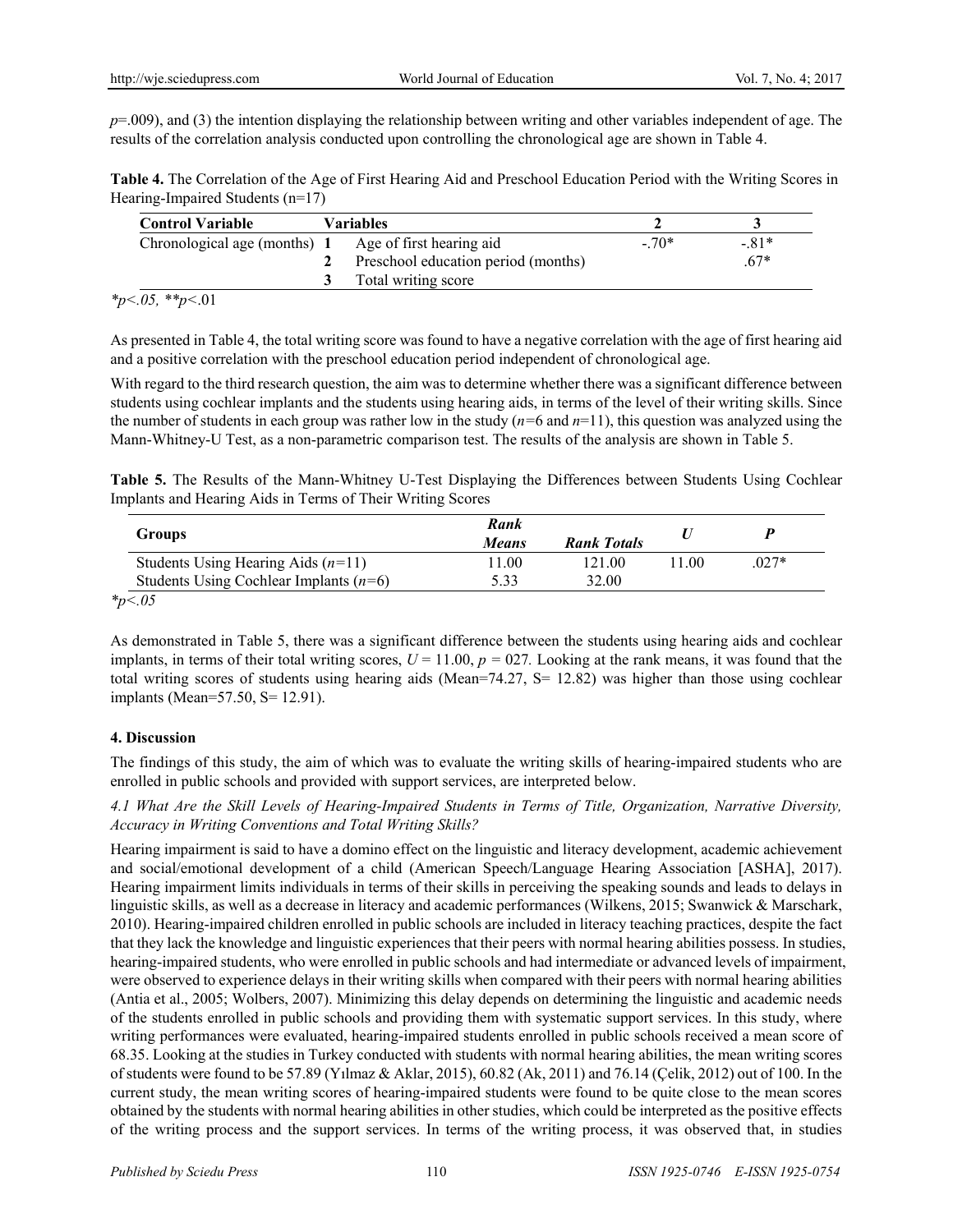conducted with the students with normal hearing abilities, no pre-writing activities were performed and the students were asked to write stories about a given topic. In this study, in the pre-writing activity, the events displayed on the sequenced photo cards were discussed and students were asked to do the writing afterwards. The presence of the pre-writing activity may have led students to obtain higher writing scores (Burman, Evans, Nunes & Bell, 2008). Furthermore, in studies on hearing-impaired students enrolled in public schools in Turkey and who were not provided with support services, but which used the same evaluation tools and preliminary activities, the mean writing scores were found to be 20.60 (Karasu, 2004), 43.13 (Turgut, 2012) and 46.99 (Efe, 2016). It could be interpreted that hearing-impaired students enrolled in public schools benefited from the support services that are provided, according to their needs, as support services address the needs of hearing-impaired students in public schools in terms of linguistic and academic skills, prevent the behavioral and social problems and enable students to successfully participate in the general classroom environment (Glomb & Morgan, 1991). The fact that the academic benefits for the hearing-impaired students enrolled in formal education classes are not clear and significant, displays the necessity for support services (Antia et al., 2005). Support services require that hearing-impaired students should be provided with educational services with teaching practices applied in the areas they need in the classroom or individual learning environments. In this study, the teachers of hearing-impaired students enrolled in public school provided them with support services in self-contained environments. This support included literacy, mathematics, social studies and science. In literacy skills support in public schools, parallel to those included in the curriculum, the students were given exercises on reading expression, answering questions, completing stories and grammar, and the writing tasks were revised once week within editing or revising phases. The achievement of support services provided in self-contained environments, depends on the provision of support parallel to the curriculum implemented in public schools, preparation of IEPs according to the needs of students, and systematic evaluation of achieving the aims (Batu  $\&$ Kırcaali-İftar, 2007). Furthermore, activities and teaching strategies applied in support services play an essential role in explaining the students' writing achievements (Antia et al., 2005). In the light of this, the results of this study could be interpreted as reflecting the achievements of the support services provided.

In this study, it was observed that the most challenging areas for the students were organization and complying with writing conventions. Organization is the section that creates the content of the product where introduction, development and conclusion parts of the text are organized and the events are written with a reasonable consistency. The findings of this study were in compliance with the results of other studies, which showed that although hearing-impaired students were able to talk about the main idea, they gave quite little information about the details and had difficulties in organizing their thoughts in writing (Antia et al., 2005; Klecan-Aker & Blondeau, 1990; Wolbers et al., 2011; Yoshinaga-Itano, Snyder & Mayberry, 1996a, 1996b). In addition to this, in a longitudinal study conducted with hearing-impaired students enrolled in public schools that received support services, it was emphasized that students showed improvements in advanced writing skills, such as organizing their thoughts and carrying main ideas to a conclusion (Antia et al., 2009). As with students who have normal hearing abilities, using the writing process in teaching also has a positive effect on the writing performances of hearing-impaired students (Wolbers et al., 2011). Writing expression starts with explaining "why" and "for whom" the text is being written. Therefore, in practicing the writing process, students should have authentic aims and determine the reading audience. Talking about the topic prior to writing enables students to improve their listening, speaking and reading skills and provides them with the opportunity to determine their writing aims, organize their thoughts, use the new vocabulary and establish relationships between the events. Additionally, authentic writing activities ensure the use of the rereading and revising phases with the aim of publishing the text (Wolbers et al., 2016). Therefore, hearing-impaired students should be exposed to the writing process in public schools and in self-contained environments with the aim of improving their writing skills, which would help them in constructing the content of the text, as well as in organizing their thoughts (Wolbers, 2007).

Writing conventions include the mechanical characteristics of the text. Hearing-impaired students have difficulties with the correct use of writing conventions and punctuation marks, in addition to the challenges they experience in organizing their thoughts and syntax (Antia et al., 2005; Negrete, 2015). Hearing-impaired students have an increased need for strategy teaching than their peers with normal hearing abilities (Wolbers et al., 2011). Strategy teaching could be performed through the pre-writing, writing and post-writing activities (Schirmer, 2000). For instance, after being taught in class to put a full stop at the end of a sentence and to start the next sentence with a capital letter, editing and revising phases should be completed, when the student is asked to comply with this rule in their writing. Editing and revising includes exercises that enable students to detect and correct their mistakes, as well as encouraging them to become independent writers (Reimer, 2001). In this respect, hearing-impaired students enrolled in public schools could benefit from the support services, in cases where the group activities implemented in public schools and the support services provided in individual environments are conducted together. In order to ensure this, the specialist support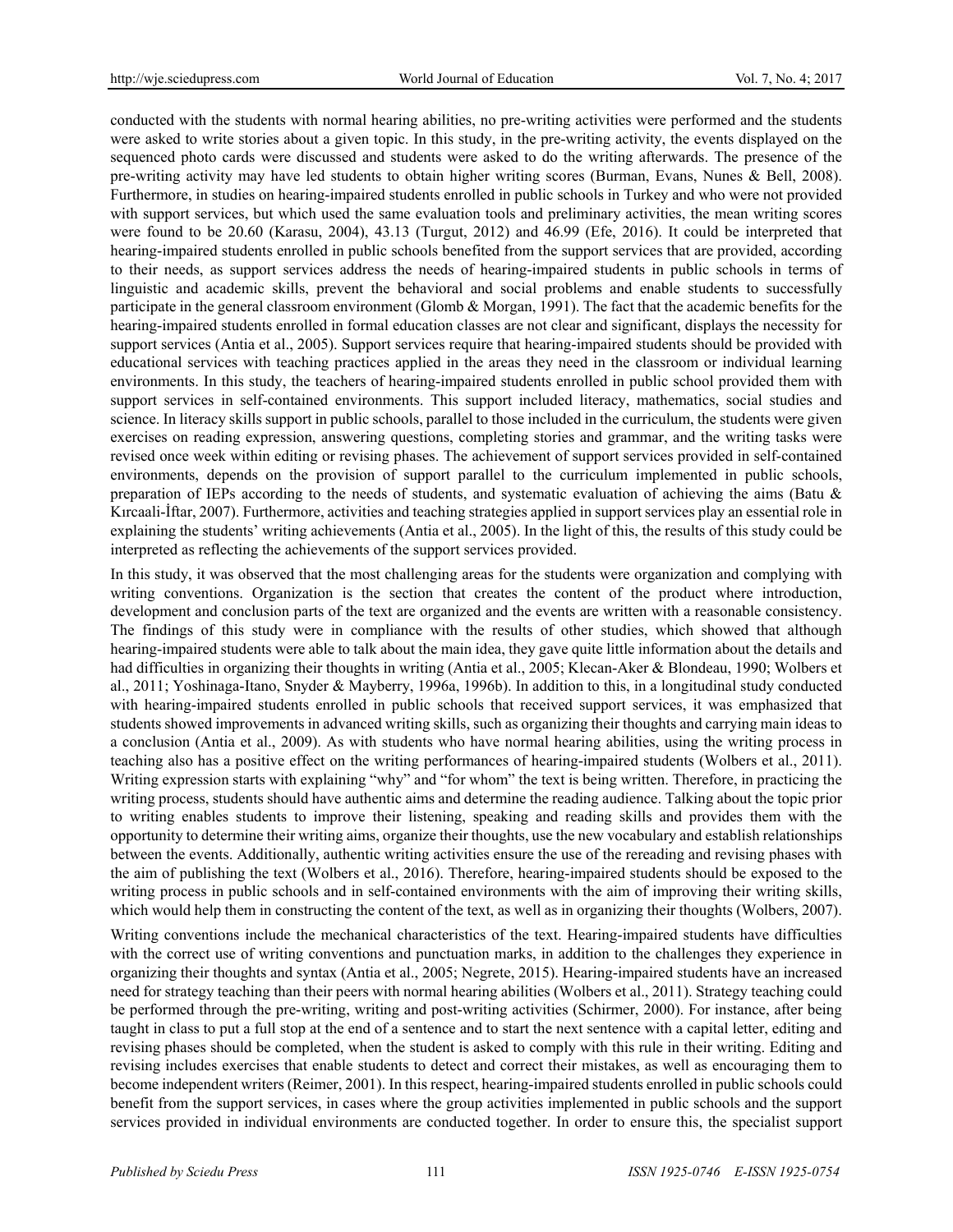service teacher should cooperate with the public-school teacher and the topics taught at public school classes should be highlighted in support services practices (Mastropieri & Scruggs, 2010; Salend, 2005). This is because content area classes, literacy classes and reading materials studied in the classroom environments affect the improvement of linguistic skills holistically, facilitating the improvement of organization, syntax accuracy, diversity of vocabulary and the mechanical aspects of the text (Wolbers, 2007).

## *4.2 Is There a Significant Relationship between the Total Writing Scores and the Grade Level, Chronological Age, the Age of First Hearing Aid and the Duration of Preschool Education?*

As shown in the findings of the study, a high correlation was found between the grade level and chronological age (*r*  $= .95, p = .000$ ). Therefore, grade level was eliminated among these related variables and the relationship between chronological age and writing scores was examined. In this study, a relationship was found between the chronological age and writing score. Similar to this finding, in some studies, organization, the complexity of the sentences and syntax accuracy were observed to improve in hearing-impaired students in primary and middle school classrooms according to chronological age (Antia et al., 2005; Heefner & Shaw, 1996; Wolbers et al., 2011; Yoshinaga-Itano et al., 1996b). Conversely, in other studies, the writing skills of hearing-impaired students, who were enrolled in public schools in Turkey and did not receive support services, were analyzed and no relationship was found between the age, grade level and writing performance (Efe, 2016; Karasu, 2004; Turgut, 2012). For instance, a student who is 10 and enrolled in 3rd Grade could score better than a 6th grade student or 8th Grade student who, at the age of 14, received the lowest scores (Efe, 2016). The researchers related this to the fact that the students could not benefit from teaching activities in public-school classrooms and therefore the increase in age or grade level did not explain academic performance.

There are various factors affecting the improvement of literacy skills in hearing-impaired children. Individual and environmental factors, such as early diagnosis of the hearing impairment and early exposure to a hearing aid; early education opportunities, including parent education and preschool education; quality of the educational environment and the curriculum and family environment could all affect the development of linguistic and academic skills in children (Antia et al., 2009; Karchmer & Mitchell, 2011). As observed in the findings of this study and as indicated in the literature, the age of first hearing aid plays an essential role in the development of oral language skills in hearing-impaired students and their literacy skills in the years to come (Geers & Hayes, 2011; Girgin, 2012). In this study, the first hearing aid age of the participants varied between seven and 29 months. Among the 17 participants, 10 started to use implants within the first year following their birth. As well as the quality of the educational environment, the success of early diagnosis and instrumentation depends on the regular use of hearing aids every day, obtaining the maximum benefits from the aids, and solving any technical problems immediately. This is because, despite the presence of early diagnosis and instrumentation, in cases where they are not taught according to their needs, the linguistic development of hearing-impaired students would not be as desired (Pisoni, Cleary, Geers & Tobey, 1999). In light of the findings of this study, it should be mentioned that the participants benefited from the educational program implemented, together with early exposure to hearing aids.

In this study, another variable related to the writing scores was the preschool education period. The literacy development of children is constructed on the experiences they gain at an early age and that continuously develops with new experiences (Easterbrooks, Lederberg & Connor, 2010). Preschool education has an essential role for children, in terms of establishing a relationship between their written and oral language, vocal awareness, vocabulary, syntax and semantic skills. With early instrumentation, qualified preschool experiences affect school achievement by ensuring the improvement of verbal language skills and literacy skills (Dickinson & Porche, 2011). In the current study, it was observed that the participants started preschool education at the age of 3-4 and received preschool education of 2-3 years accordingly. The participants completed their preschool education in the kindergarten classes located in ICEM, starting special education at the age of three and were enrolled in public schools starting from the 1st Grade. Parallel to the literature, the findings of this study emphasize qualified preschool experiences in the education of hearing-impaired students (Easterbrooks et al., 2010).

# *4.3 Is There a Difference Between Students Using Cochlear Implants and the Students Using Hearing Aids in Terms of Their Writing Skill Levels?*

Cochlear implant applications have led to essential modifications in the educational programs and the communications skills of children with advance levels of impairment (Geers & Hayes, 2011). This has been explained through the fact that cochlear implant technology transmits the speaking sounds much better than hearing aids and that, along with other linguistic skills, literacy skills improved respectively. However, the success of cochlear implants in children with congenital hearing impairment depends on the age of first hearing aid and the audio-oral education received before and after the application of the implant (Geers, Nicholas & Moog, 2007). In the literature, it has been stated that cochlear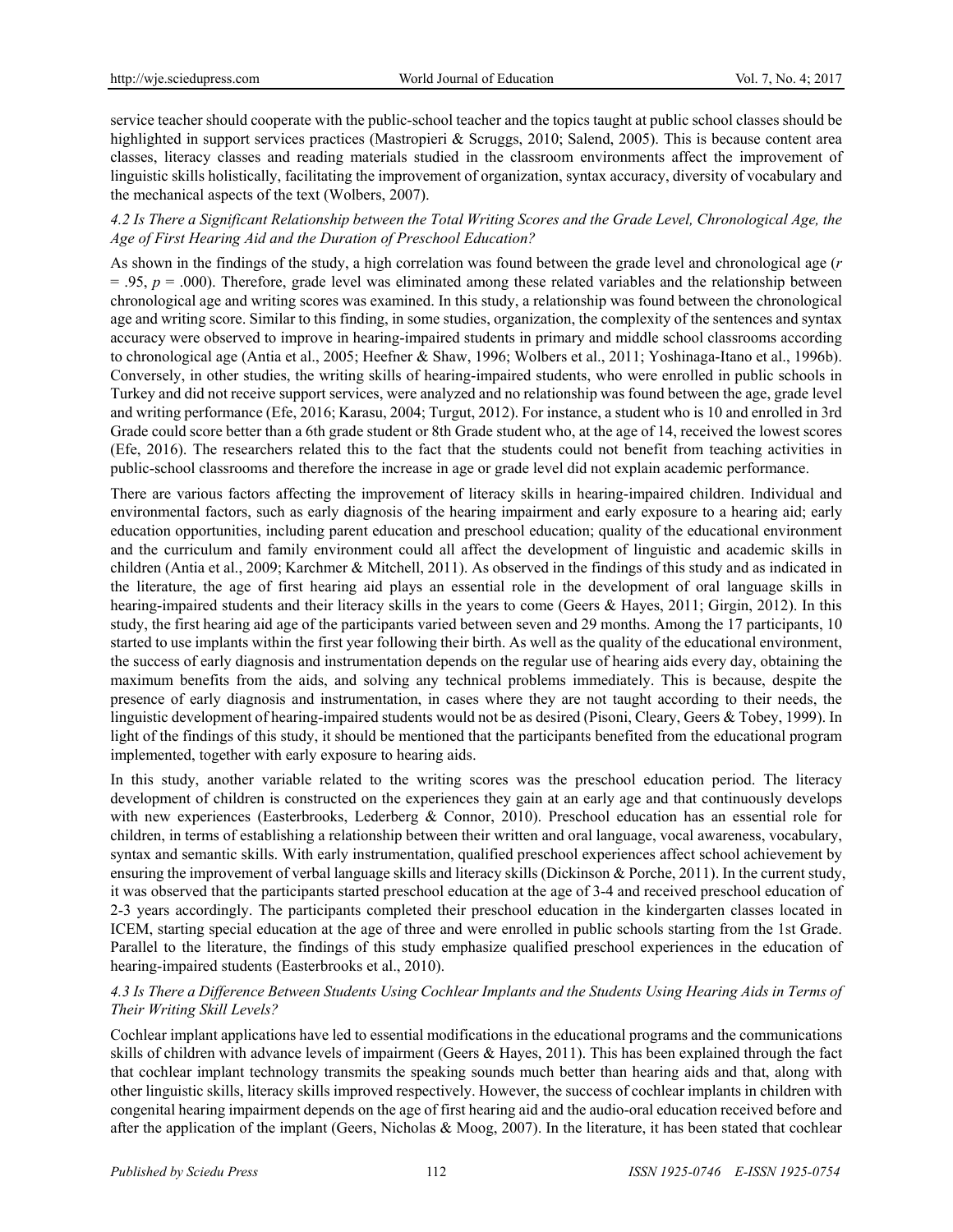implant applications, experienced before the age of 2, positively affected the development of linguistic skills and exposure to implants after the age of 2, which is described as late implant, resulted in a failure to improve at the expected level (Spencer et al., 2003). In the study by Harris and Terlektsi (2010) on hearing-impaired students enrolled in mainstream education, among the participants were 30 students, who were exposed to the implant at the age of 42 months or earlier, while 29 were exposed to implants after 42 months. The study concluded that the literacy scores of students with cochlear implants were higher than those using hearing aids. Similarly, in this study, the writing scores of students using hearing aids were higher than the students with cochlear implants. According to the characteristics of the participants, 1 student was observed to wear the cochlear implant at the age of 19 months and the others at the age of 32 months or later. This finding could be interpreted according to the late implant ages of the participants. In cochlear implant applications, it should be considered that the cochlear implant did not replace normal hearing and cannot guarantee oral language and academic achievement alone (Nelson, 2008). Therefore, the positive outcomes of cochlear implant applications on academic achievement depend on the first hearing aid being at an early age, as well as the quality of the educational program being applied in line with the child's needs (Geers & Hayes, 2011).

# **5. Conclusion**

The results of this study emphasize the importance of utilizing support services for hearing-impaired students enrolled in public schools. Support services have an essential role in addressing the problems hearing-impaired students experience in public schools, in terms of their linguistic and academic skills. In this study, it was observed that the hearing-impaired students enrolled in public schools benefited from the support services, designed according to their individual needs, as well as their early exposure to implants and early education. Additionally, the participants of this study were seen to need teaching exercises regarding content organization, the organization of thoughts and writing conventions. In view of this, the following recommendations could be made with the aim of supporting the development of writing skills in hearing-impaired students enrolled in public schools: the writing process should be taught in public school classes and support service procedures, which would enable students to determine their writing aims and organize their thoughts. Guiding the students in finding their mistakes and correcting them at the editing and revising stage would encourage them to become independent writers. Furthermore, cooperation between the public-school teacher and the supporting service teacher and following a parallel pattern in their teaching, according to the needs of the student, are essential for the student's achievement. The participants in this study received four hours of support services a week - one hour in four days - and they participated in editing and revising activities once a week. Extending this period without impeding the public-school curriculum and applying more editing and revising phases would enable students to receive more intensive education and support the development of their linguistic and academic skills. In future studies, the writing processes provided within the support service practices could be examined and the requirements of the students and teaching practices could be determined accordingly. The effects of early treatment with cochlear implants on the development of literacy skills could be analyzed and the literacy skills of hearing-impaired students could be compared to those with normal hearing abilities in the same classroom. The results of these studies would enlighten the planning phases and the application of support services, commencing from the decision to enroll hearing-impaired students in public schools.

The results of this study, where the writing performances of hearing-impaired students enrolled in public schools and support services were analyzed, showed that the hearing-impaired students required support services and they benefited from this service. In the study, a relationship was found between the writing scores and early age of first hearing aid, preschool education, as well as the chronological age. The results of the study emphasize the importance of support services, regardless of language or culture, and the educational practices required by hearing-impaired students enrolled in public schools, in terms of their writing skills.

### **References**

- Ak, E. (2011). *The effect of creative writing techniques on the written expression skills of 5th grade students in Turkish lessons.* Unpublished master thesis, Dokuz Eylul University, Izmir.
- Akay, E. (2011). *An examination of the process of the resource room application designed for the mainstreamed primary school aged hearing impaired students.* Unpublished master thesis, Anadolu University, Eskisehir.
- Akay, E., Uzuner, Y., & Girgin, U. (2014). The problems and solution efforts of the resource room application designed for the mainstreamed primary school aged hearing impaired students. *Journal of Qualitative Research in Education, 2*(2), 43-68. https://doi.org/10.14689/issn.2148-2624.1.3s3m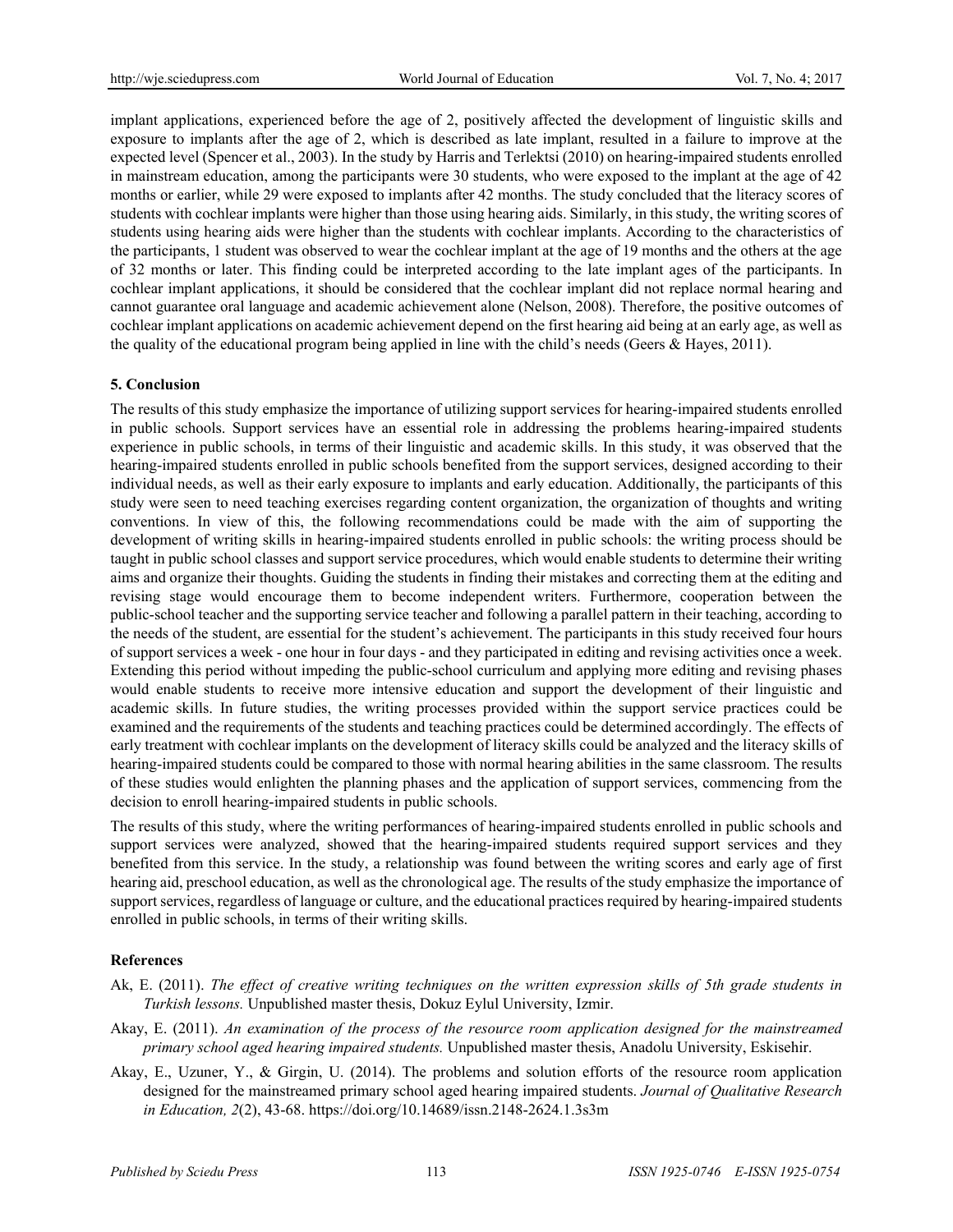- Akdemir-Okta, D. (2008). *Determining special education services provided to hearning impaired students attending mainstream classes and their teachers*. Unpublished master thesis, Anadolu University, Eskişehir.
- American Speech/Language Hearing Association [ASHA]. (2017). *Supporting students who are deaf/hard of hearing in public schools.* Retrived from https://dpi.wi.gov/sites/default/files/imce/sped/pdf/dhh-support-presentation.pdf.
- Antia, S. D., Reed, S., & Kreimeyer, K. H. (2005). Written language of deaf and hard-of-hearing students in public schools. *Journal of Deaf Studies and Deaf Education, 10*(3), 244-55. https://doi.org/10.1093/deafed/eni026
- Antia, S. D., Jones, P. B., Reed, S., & Kreimeyer, K. H. (2009). Academic status and progress of deaf and hard-of-hearing students in general education classrooms. *Journal of Deaf Studies and Deaf Education, 14*(3), 293-311. https://doi.org/10.1093/deafed/enp009
- Batu, S., & Kırcaali-İftar, G. (2007). *Inclusion* (3rd ed.). Ankara: Kok Yayincilik.
- Burman, D., Evans, D., Nunes, T., & Bell, D. (2008). Assessing deaf children's writing in primary school: Grammar and story development. *Deafness & Education International*, *10*(2), 93-110. https://doi.org/10.1179/146431508790559814
- Cheng, S. F., & Rose, S. (2009). Investigating the technical adequacy of curriculum based measurement in written expression for students who are deaf or hard of hearing. *Journal of Deaf Studies and Deaf Education*, *14*(4), 503-515. https://doi.org/10.1093/deafed/enp013
- Celik, M. E. (2012). An evaluation of the eighth grade students writing skills on various different variables. *Turkluk Bilimi Arastirmalari,* XXXII, 13-21.
- Dickinson, D. K., & Porche, M. V. (2011). Relation between language experiences in preschool classrooms and children's kindergarten and fourth-grade language and reading abilities. *Child Development, 82*(3), 870-886. https://doi.org/10.1111/j.1467-8624.2011.01576.x
- Dostal, H., Bowers, L., Wolbers, K., & Gabriel, R. (2015). "We are authors": A qualitative analysis of deaf students writing during one year of Strategic and Interactive Writing (SIWI). *Review of Disability Studies International, 11*(2), 1-19.
- Easterbrooks, S. R., Lederberg, A. R., & Connor, C. M. (2010). Contributions of the emergent literacy environment to literacy outcomes for young children who are deaf. *American Annals of the Deaf, 155*(4), 467-480. https://doi.org/10.1353/aad.2010.0024
- Easterbrooks, S. R., & Stoner, M. (2006). Using a visual tool to increase adjectives in the written language of students who are deaf or hard of hearing. *Communication Disorders Quarterly*, *27*(2), 95-109. https://doi.org/10.1177/15257401060270020701
- Efe, A. (2016). *Investigation of the story writing skills of hearing impaired students in inclusion.* Unpublished master thesis, Anadolu University, Eskisehir.
- Geers, A. E. (2003). Predictors of reading skill development in children with early cochlear implantation. *Ear and Hearing, 24*, 59-68. https://doi.org/10.1097/01.AUD.0000051690.43989.5D
- Geers, A. E., & Hayes, H. (2011). Reading, writing, and phonological processing skills of adolescents with 10 or more years of cochlear implant experience. *Ear Hear, 32*(1), 49-59. https://doi.org/10.1097/AUD.0b013e3181fa41fa
- Geers, A. E., Nicholas, J. G., & Moog, J. S. (2007). Estimating the influence of cochlear implantation on language development in children. *Audiological Medicine, 5,* 262-273. https://doi.org/10.1080/16513860701659404
- Girgin, U. (2012). *Phonic-based sentence method for students with hearing impairment: A case study from Turkey.*  Saarbrücken: LAP Lambert Academic Publishing.
- Glomb, N. K., & Morgan, D. P. (1991). Resource room teachers' use of strategies that promote the success of handicapped students in regular classrooms. *The Journal of Special Education, 25*(2), 221-235. https://doi.org/10.1177/002246699102500206
- Gurgur, H., & Uzuner, Y. (2010). A Phenomenological Analysis of the Views on Co-teaching Applications in the Inclusion Classroom. *Educational Sciences: Theory & Practice, 10*(1), 275-333.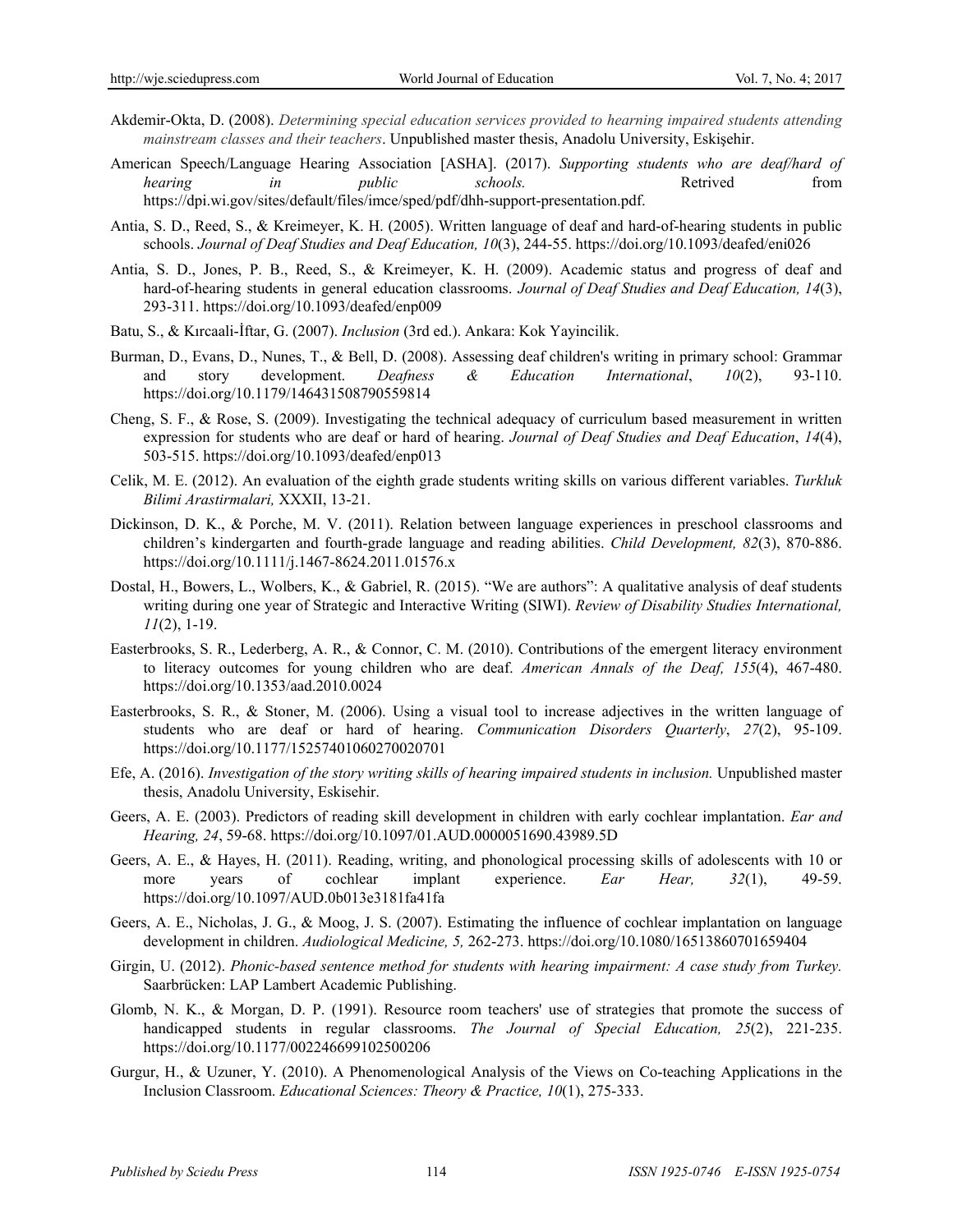- Harris, M., & Terlektsi, E. (2010). Reading and spelling abilities of deaf adolescents with cochlear implants and hearing AIDS. *Journal of Deaf Studies and Deaf Education, 16*(1), 24-34. https://doi.org/10.1093/deafed/enq031
- Heefner, D. L., & Shaw, P. C. (1996). Assessing the written narratives of deaf students using the six-trait analytical scale. *The Volta Review, 98*, 147–168.
- Karasu, H. P. (2004). *Assessment of writing skills of hearing impaired students who attend mainstream classes*. Unpublished master thesis, Anadolu University, Eskisehir.
- Karchmer, M., & Mitchell, R. E. (2003). Demographic and achievement characteristics of deaf and hard-of-hearing students. In M. Marschark & P. E. Spencer (Eds.), *Oxford handbook of deaf studies, language, and education* (pp. 21–37). New York: Oxford University Press.
- Klecan-Aker, J., & Blondeau R. (1990). An examination of the written stories of hearing ımpaired school age children. *Volta Rewiev, 92*, 275-282.
- Lang, H. G., & Albertini, J. A. (2001). Construction of meaning in the authentic science writing of deaf students. *Journal of Deaf Studies and Deaf Education*, *6*(4), 258-284. https://doi.org/10.1093/deafed/6.4.258
- Mastropieri M. A., & Scruggs, T. E. (2010). *The inclusive classroom* (4th ed.). N.J:Pearson Education, Inc.
- MEB (2012). *Özel Eğitim Hizmetleri Yönetmeliği [Special Education Services Regulation.* Retrived from https://orgm.meb.gov.tr/meb\_iys\_dosyalar/2012\_10/10111226\_ozel\_egitim\_hizmetleri\_yonetmeligi\_son.pdf.
- MEB. (2015). *Teacher guide book of elementary and secondary education grade 6.* Ankara: Ozgun Matbaacilik.
- Most, T., Aram, D., & Andorn, T. (2006). Early literacy in children with hearing loss: A comparison between two educational systems. *The Volta Review, (106)*1, 5-28.
- Musselman, C., & Szanto, G. (1998). The written performance of deaf adolescents: Patterns of performance. *Journal of Deaf Studies and Deaf Education, 3*, 245–257. https://doi.org/10.1093/oxfordjournals.deafed.a014354
- Negrete, M. S. (2015). *Understanding the writing conventions of deaf urban latino youth*. Unpublished master thesis, University of California, San Diego.
- Nelson, H. (2008) *Academıc achıevement of chıldren wıth cochlear ımplants.* Unpublished doctoral thesis. The University of Utah, Salt Lake City.
- Pisoni, D. B., Cleary, M., Geers, A. E., & Tobey, E. A. (1999). Individual differences in effectiveness of cochlear implants in children who are prelingually deaf: New process measures of performance. *Volta Review, 101*(3), 111-164.
- Ramsey, C. (1997). *Deaf children in public schools: Placement context and consequences.* Washington DC: Gallaudet University Press.
- Reimer, C. N. (2001). *Strategies for teaching writing to primary students using the writing process.* Unpublished master thesis, Biola University, California.
- Salend, S. J. (2005). *Creating inclusive classroom* (5th ed.). NJ: Pearson Education.
- Schildroth, A. N., & Hotto, S. A. (1996). Changes in program and student characteristics 1984–5 and 1994–5. *American Annals of the Deaf, 141*, 68–71. https://doi.org/10.1353/aad.2012.1017
- Schirmer, B. R. (2000). *Language and literacy development in children who are deaf* (2nd ed.). Boston: Allyn and Bacon, Inc.
- Schirmer, B. R., & McGough, S. M. (2005). Teaching reading to children who are deaf: Do the conckusions of the National Reading Panel apply? *Review of Educational Research, 75*(1), 83-117. https://doi.org/10.3102/00346543075001083
- Schley, S., & Albertini, J. (2005). Assessing the writing of deaf college students: Reevaluating a direct assessment of writing. *Journal of Deaf Studies and Deaf Education*, *10*(1), 96-105. https://doi.org/10.1093/deafed/eni006
- Spencer, L.L., Barker L.J., & Tomblin J.B. (2003). Exploring the language and literacy outcomes of pediatric cochlear ımplant users. *Ear and Hearing*, *24*(3),236-247. https://doi.org/10.1097/01.AUD.0000069231.72244.94
- Stinson, M. S., & Antia, S. D. (1999). Considerations in educating deaf and hard-of-hearing students in inclusive settings. *Journal of Deaf Studies and Deaf Education, 4*, 163–175. https://doi.org/10.1093/deafed/4.3.163